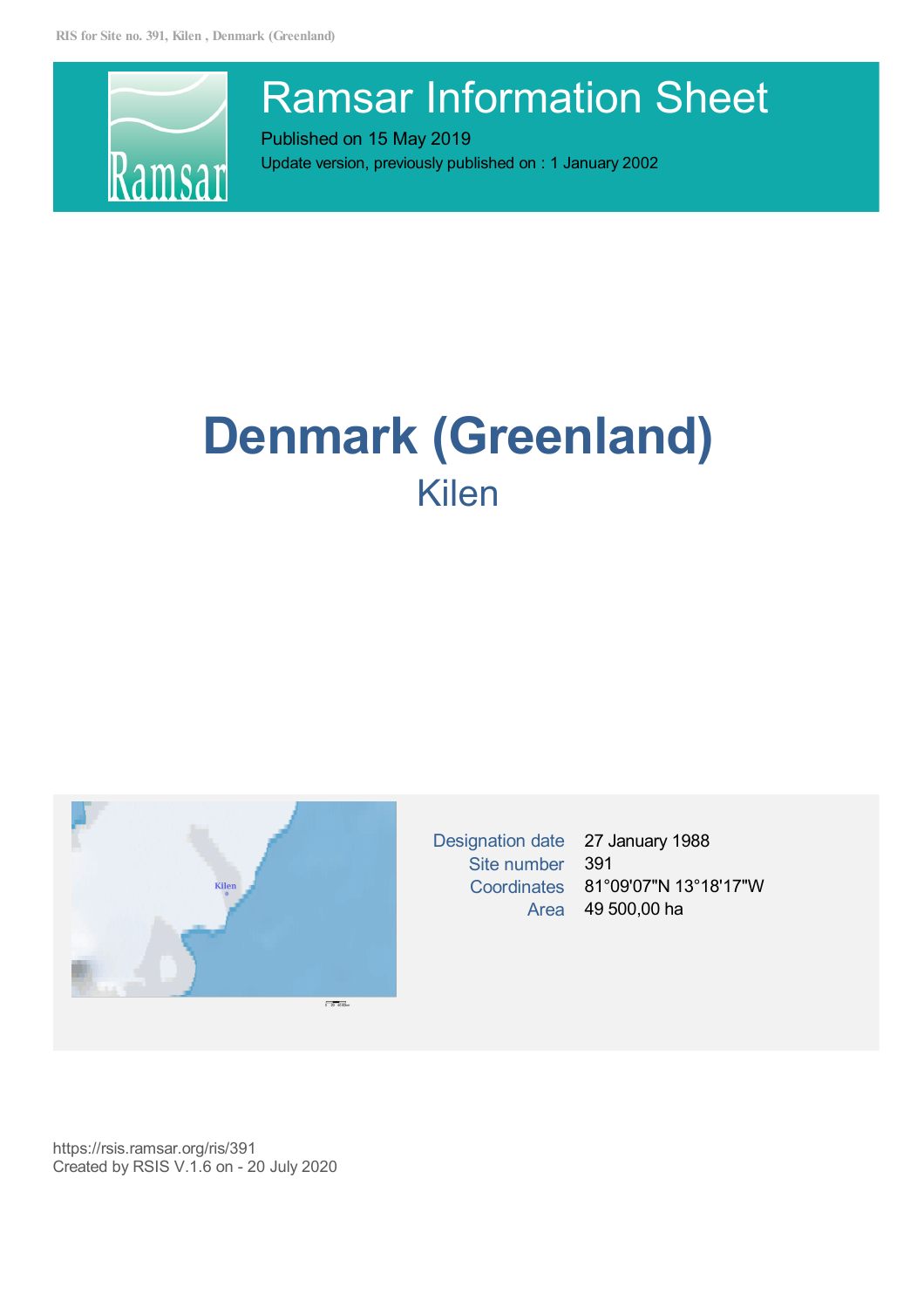# Color codes

Fields back-shaded in light blue relate to data and information required only for RIS updates.

Note that some fields concerning aspects of Part 3, the Ecological Character Description of the RIS (tinted in purple), are not expected to be completed as part of a standard RIS, but are included for completeness so as to provide the requested consistency between the RIS and the format of a 'full' Ecological Character Description, as adopted in Resolution X.15 (2008). If a Contracting Party does have information available that is relevant to these fields (for example from a national format Ecological Character Description) it may, if it wishes to, include information in these additional fields.

# 1 - Summary

# **Summary**

This site is a wedge of polar desert surrounded by the glaciers of the Inland Ice and to the east by the North Water Polynya. It is the most important breeding and moulting site for the Light-bellied Brent Goose (Branta bernicla hrota) in Greenland.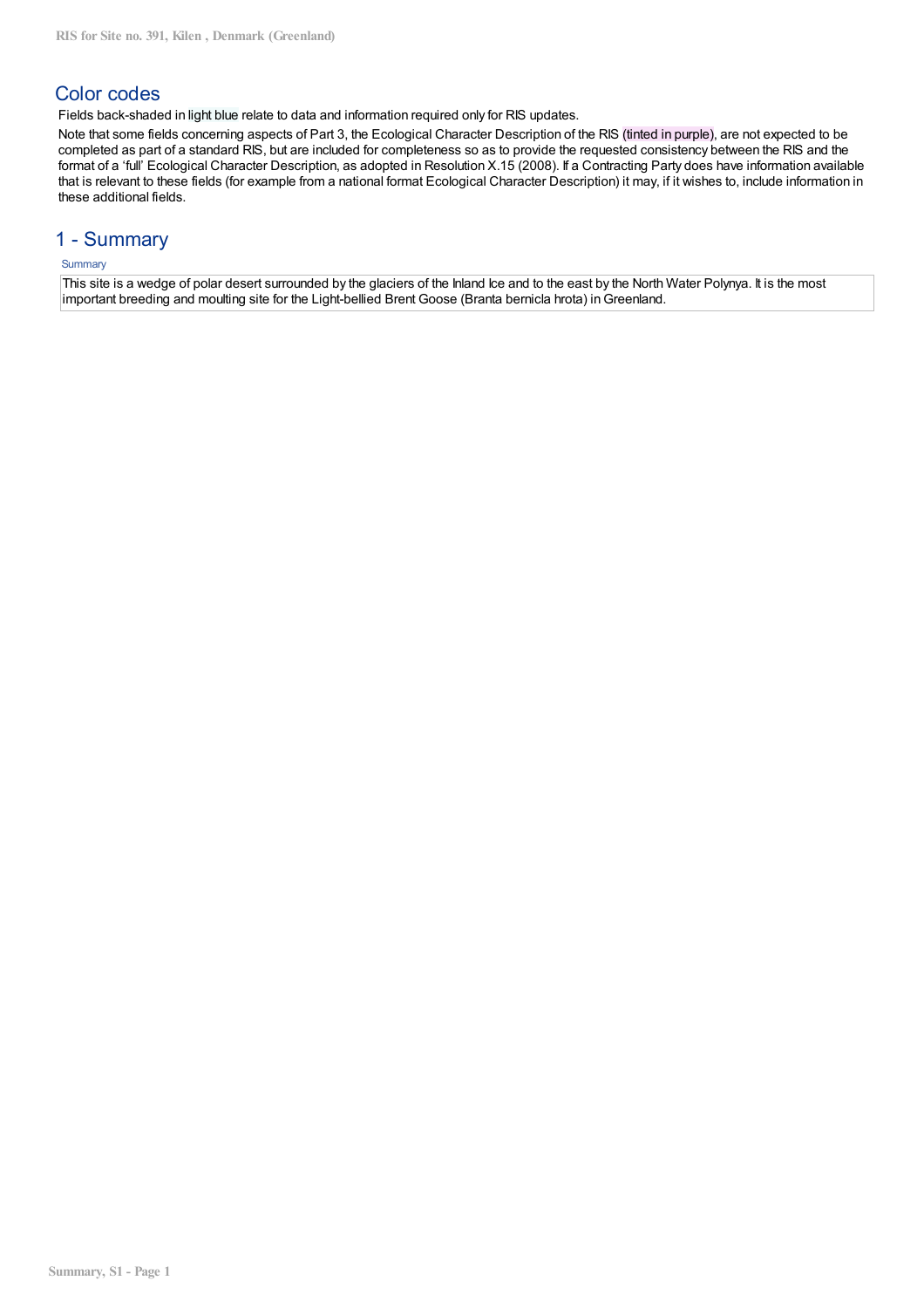# 2 - Data & location

# 2.1 - Formal data

#### 2.1.1 - Name and address of the compiler of this RIS

# Compiler 1

|       | Name   David Boertmann                                             |
|-------|--------------------------------------------------------------------|
|       | Institution/agency   Aarhus University, Institute for Bioscience   |
|       | Frederiksborgvej 399<br>Postal address DK-4000 Roskilde<br>Denmark |
|       | E-mail $dmb@$ bios.au.dk                                           |
| Phone | +45 25580687                                                       |

2.1.2 - Period of collection of data and information used to compile the RIS

| From year   $1985$ |  |
|--------------------|--|
| To year $ 2009$    |  |

## 2.1.3 - Name of the Ramsar Site

Official name (in English, French or French or **Kilen** 

## 2.1.4 - Changes to the boundaries and area of the Site since its designation or earlier update

| (Update) A Changes to Site boundary Yes <sup>O</sup> No O                       |
|---------------------------------------------------------------------------------|
| (Update) The boundary has been delineated more accurately $\boxtimes$           |
| (Update) The boundary has been extended $\square$                               |
| $(Update)$ The boundary has been restricted $\square$                           |
| (Update) B. Changes to Site area the area has decreased                         |
| (Update) The Site area has been calculated more accurately $\boxtimes$          |
| (Update) The Site has been delineated more accurately                           |
| $(Update)$ The Site area has increased because of a boundary extension $\Box$   |
| $(Update)$ The Site area has decreased because of a boundary restriction $\Box$ |

#### 2.1.5 - Changes to the ecological character of the Site

(Update) 6b i. Has the ecological character of the Ramsar Site (including  $N_0$ applicable Criteria) changed since the previous RIS?

# 2.2 - Site location

#### 2.2.1 - Defining the Site boundaries

b) Digital map/image

<1 file(s) uploaded>

Former maps  $\vert 0 \vert$ 

centre? km to the westnorthwest

#### Boundaries description

The boundaries on the land side are the edges of the Inland Ice. The marine part is bordered to the east by 12° 29' W longitude and to the south by 80° 59' N latitude.  $N<sub>B</sub>$  the base map here is not precise and do not fit the boundaries of the site.

#### 2.2.2 - General location

|                                           | a) In which large administrative region does Northeast Greenland National Park                         |
|-------------------------------------------|--------------------------------------------------------------------------------------------------------|
| the site lie?                             |                                                                                                        |
| b) What is the nearest town or population | Ittoggortoormiit 1200 km to the south, Qaanaag 1100 km to the west, Station Nord (military outpost) 53 |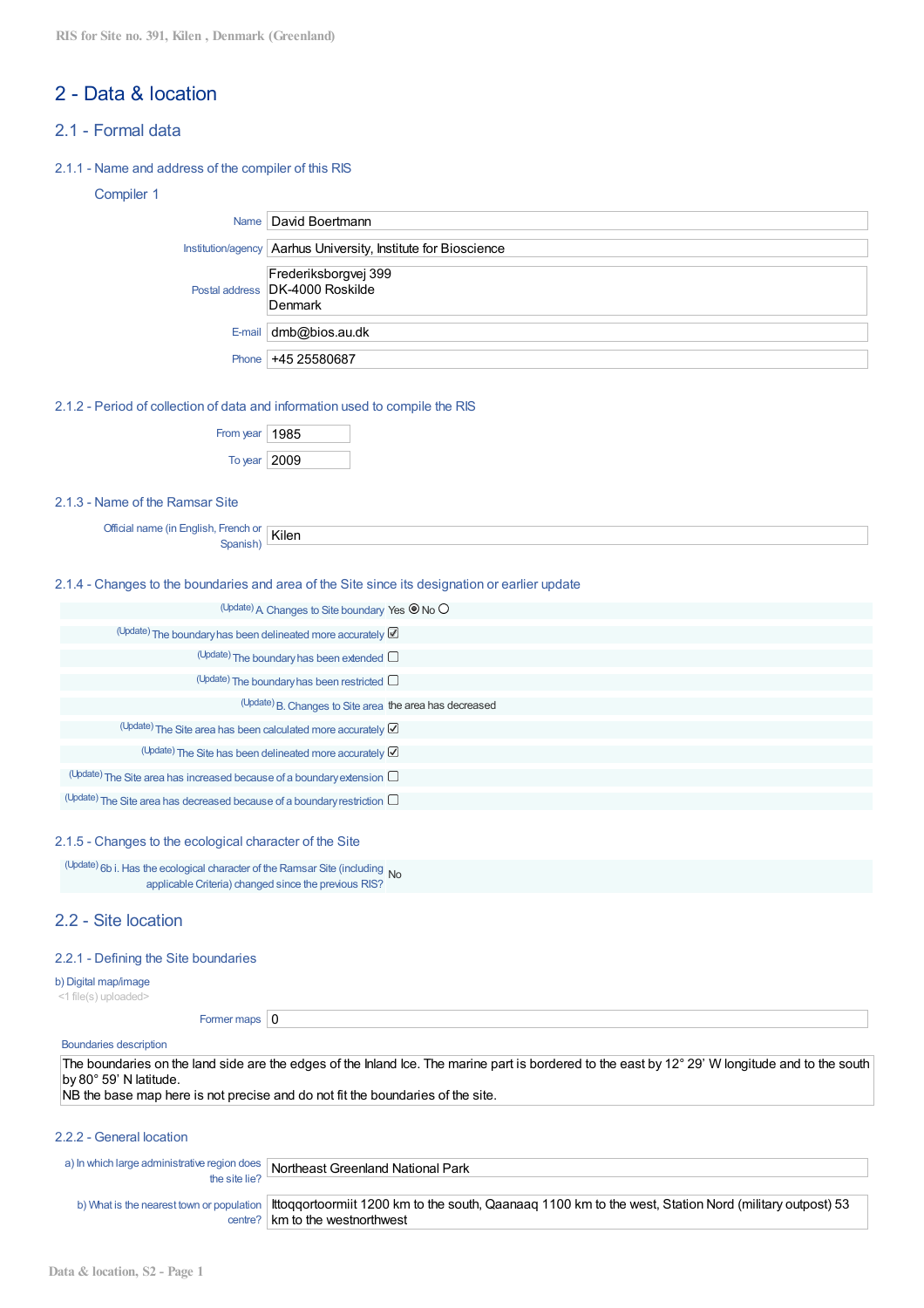## 2.2.3 - For wetlands on national boundaries only

a) Does the wetland extend onto the territoryof one or more other nore official Yes O No (

b) Is the site adjacent to another designated Ramsar Site on the territoryof another Contracting Party? Yes No

## 2.2.4 - Area of the Site

| Official area, in hectares (ha): 49500                                  |  |
|-------------------------------------------------------------------------|--|
| Area, in hectares (ha) as calculated from $\frac{49217.18}{\text{GIS}}$ |  |

## 2.2.5 - Biogeography

| <b>Biogeographic regions</b> |  |  |  |  |  |  |  |  |
|------------------------------|--|--|--|--|--|--|--|--|
|------------------------------|--|--|--|--|--|--|--|--|

| <b>Regionalisation scheme(s)</b>     | <b>Biogeographic region</b>                      |
|--------------------------------------|--------------------------------------------------|
| Other scheme (provide<br>name below) | High Arctic, oceanic and continental (Bay 1997a) |
| Other scheme (provide<br>name below) | Polar desert (Bay 1997b)                         |
| <b>WWF</b> Terrestrial<br>Ecoregions | Kalallit Nunaat high Arctic tundra               |

Other biogeographic regionalisation scheme

High Arctic, oceanic and continental (Bay 1997a), Polar desert (Bay 1997b).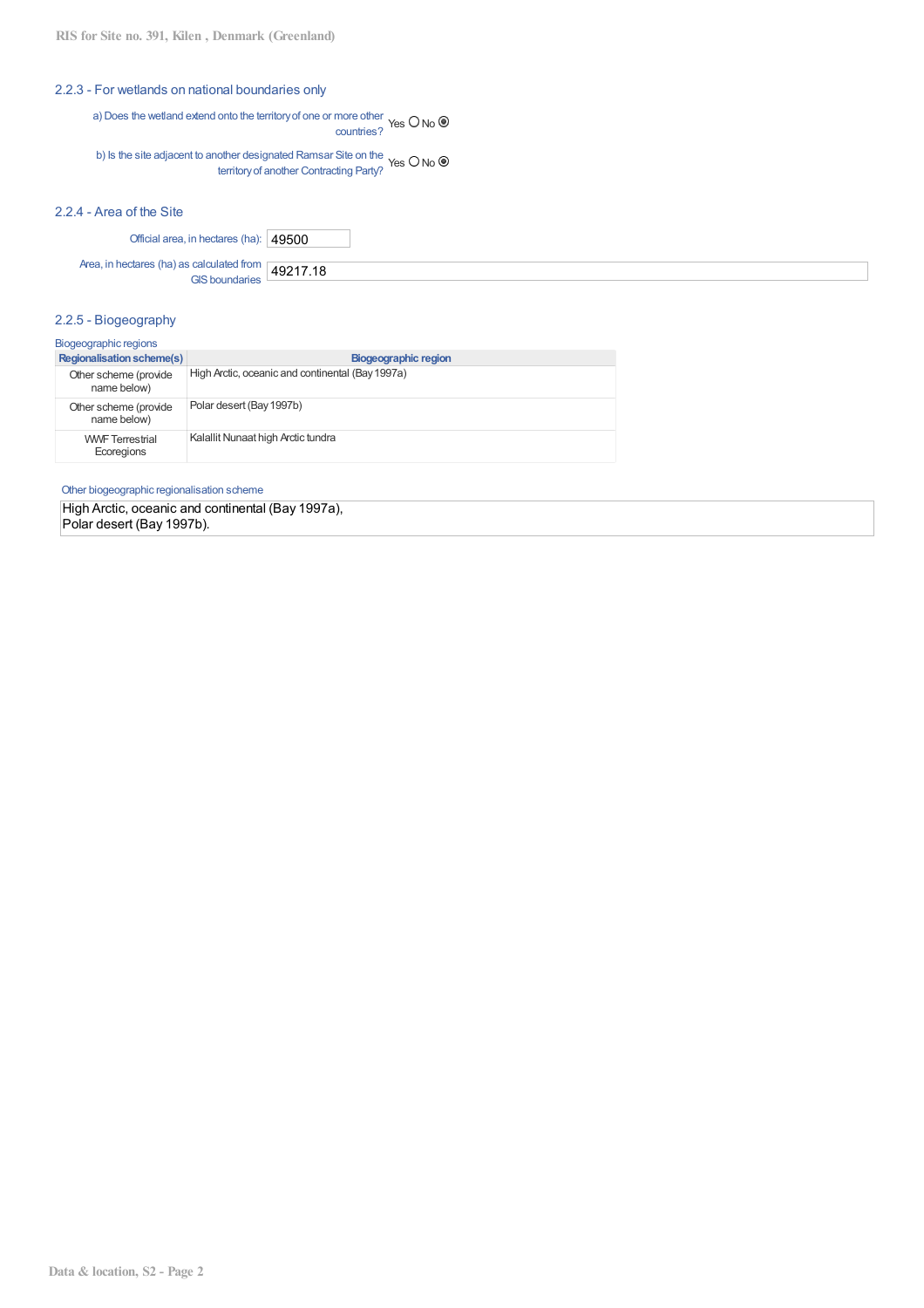# 3 - Why is the Site important?

- 3.1 Ramsar Criteria and their justification
- Criterion 1: Representative, rare or unique natural or near-natural wetland types

Other reasons An outstanding example of the unique high arctic desert and its wetlands and a coasts bordering the important North East Water Polynya.

- $□$  Criterion 2 : Rare species and threatened ecological communities
- Criterion 3 : Biological diversity

Justification The area has, compared to adjacent areas, a relatively high biodiversity, due to the open waters of the polynya.

- Criterion 4 : Support during critical life cycle stage or in adverse conditions
- $\boxtimes$  Criterion 6 : >1% waterbird population
- 3.2 Plant species whose presence relates to the international importance of the site

<no data available>

3.3 - Animal species whose presence relates to the international importance of the site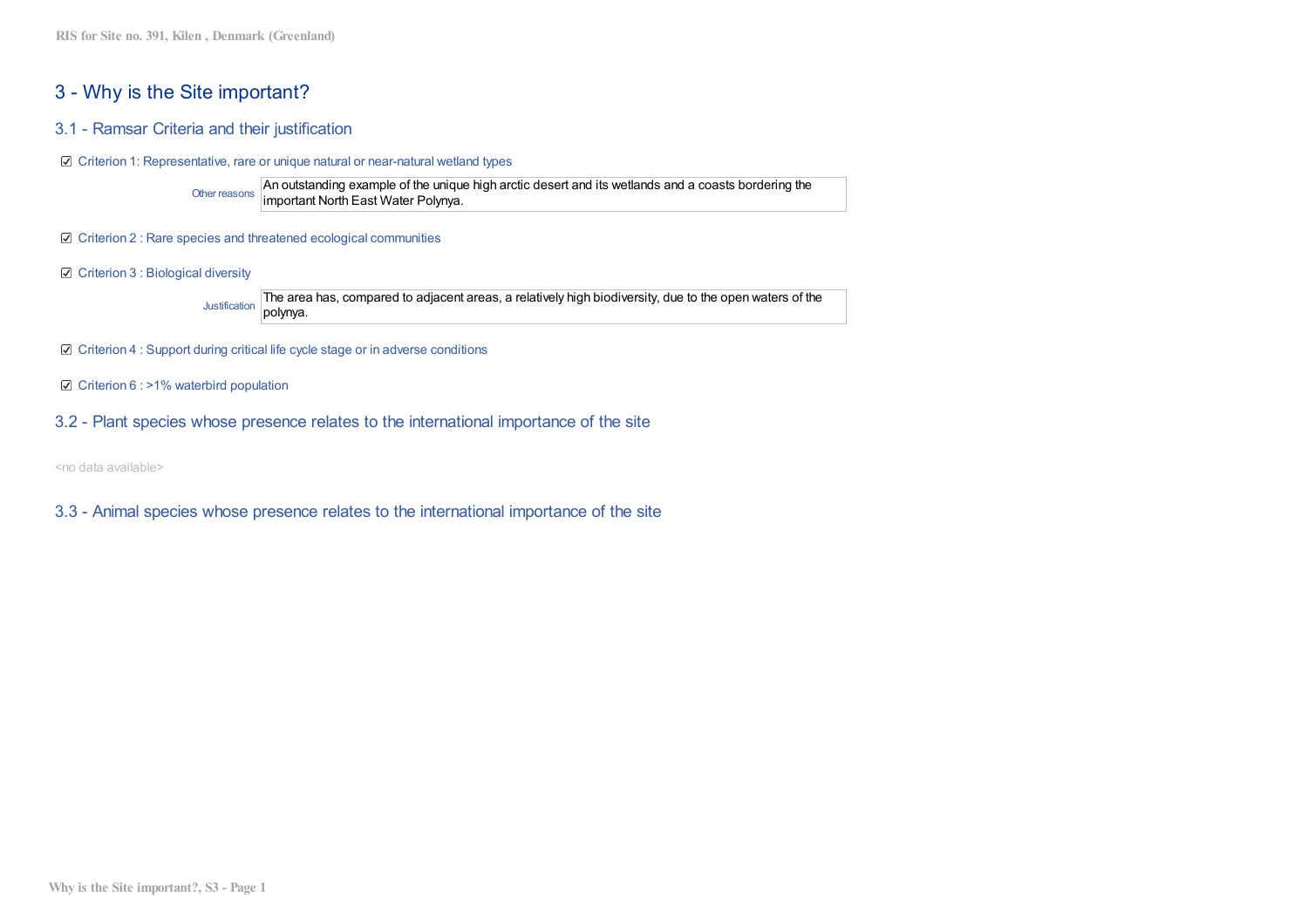| Phylum                                        | Scientific name                   | <b>Common name</b>                           | <b>Species</b><br>qualifies<br>under<br>criterion<br>2 4 6 9 3 5 7 8 |  | <b>Species</b><br>contributes<br>under<br>criterion | Pop. Period of pop. Est. occurrence Red Appendix Appendix | $\frac{0}{0}$<br>1) | <b>IUCN</b><br>List | <b>CITES</b> | <b>CMS</b>               | <b>Other Status</b>     | <b>Justification</b>                                                    |
|-----------------------------------------------|-----------------------------------|----------------------------------------------|----------------------------------------------------------------------|--|-----------------------------------------------------|-----------------------------------------------------------|---------------------|---------------------|--------------|--------------------------|-------------------------|-------------------------------------------------------------------------|
| <b>Birds</b>                                  |                                   |                                              |                                                                      |  |                                                     |                                                           |                     |                     |              |                          |                         |                                                                         |
| AVES                                          | CHORDATA Branta bernicla<br>hrota |                                              | □ØØ□Ø□□□ 500 2008                                                    |  |                                                     |                                                           | 6.6                 |                     |              | $\Box$                   | NT on national red list | high numbers of breeding and moulting birds Svalbard,<br>Denmark and UK |
| CHORDATA <sub>Pagophila</sub><br>AVES         | eburnea                           | Ivory Gull                                   | <u> Maccacc</u>                                                      |  |                                                     |                                                           |                     | <b>NT</b>           |              | C                        | VU on national red list | breeding colony                                                         |
| CHORDATA Somateria<br>AVES                    | mollissima                        | Common eider<br>East Greenland<br>population | OØOOØOC                                                              |  |                                                     |                                                           |                     | <b>NT</b>           | С            | С                        |                         | breeding and spring concentrations                                      |
| CHORDATA Somateria<br>AVES                    | spectabilis                       | King Eider                                   | OØOOØOO                                                              |  |                                                     |                                                           |                     | LC                  |              | С                        |                         | spring concentrations                                                   |
| <b>CHORDATA</b><br><b>AVES</b>                | Sterna paradisaea                 | <b>Arctic Tern</b>                           | O <b>⊠</b> OO <b>⊠</b> OC                                            |  |                                                     |                                                           |                     | LC                  |              | C                        | NT on national red list | breeding                                                                |
| <b>CHORDATA</b><br><b>AVES</b>                | Xema sabini                       | Sabine's Gull                                | 00000000                                                             |  |                                                     |                                                           |                     | LC                  | Г            | C                        | NT on national red list | breeding                                                                |
| <b>Others</b>                                 |                                   |                                              |                                                                      |  |                                                     |                                                           |                     |                     |              |                          |                         |                                                                         |
| CHORDATA Balaena<br><b>MAMMALIA</b>           | mysticetus                        | bowhead whale;<br>Bowhead                    | <b>ØOOOØOOC</b>                                                      |  |                                                     |                                                           |                     | LC                  | ☑            | $\overline{\mathcal{L}}$ | CR on national red list |                                                                         |
| CHORDATA Odobenus<br>MAMMALIA <i>rosmarus</i> |                                   | Walrus                                       | <b>ØOOOØOOO</b>                                                      |  |                                                     |                                                           |                     | W                   | С            | C                        | NT on national red list |                                                                         |
| <b>CHORDATA</b><br><b>MAMMALIA</b>            | <b>Ursus maritimus</b>            | Polar Bear                                   | ØOOOØOO                                                              |  |                                                     |                                                           |                     | W                   | c            | С                        |                         |                                                                         |

*1) Percentage of the total biogeographic population at the site*

# 3.4 - Ecological communities whose presence relates to the international importance of the site

<no data available>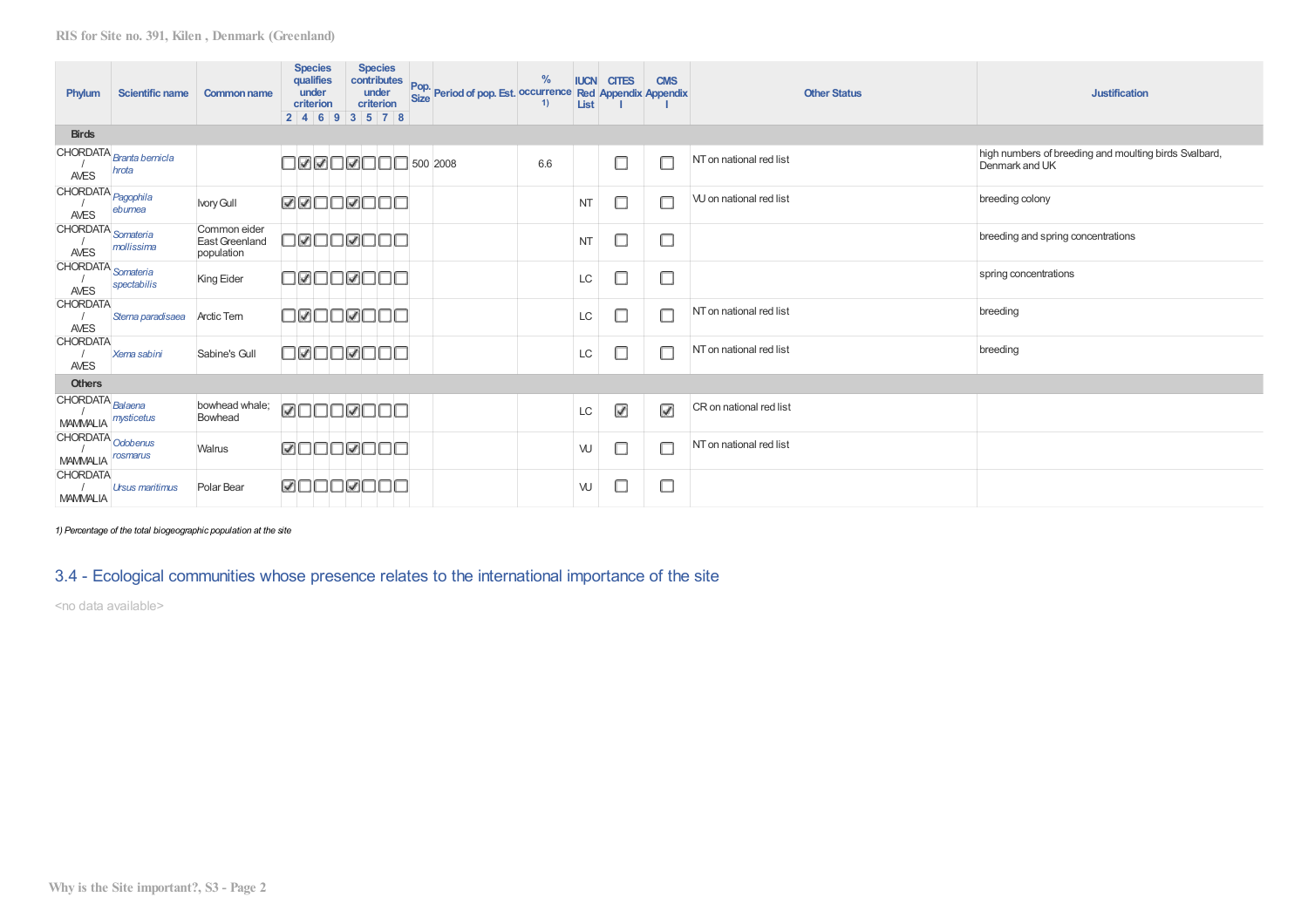# 4 - What is the Site like? (Ecological character description)

### 4.1 - Ecological character

Sedimentary rocks from Cretaceous dominate the geology.

Except for the southeast side, glaciers surround the area. The southeast coast borders the North East Water Polynya with low sedimentary beaches and mudflats are exposed at low tide. The area gradually rises towards the northwest, where an altitude of 420 m is reached. Two large melt water rivers run along the sides of the area and there are some shallow lakes and ponds in the area. The marine part is shallow.

The snow cover in winter is extensive and the snow disappears late, on the plains in early July, and there is continuous permafrost in the area.

Most of the land is almost barren gravel plains, with very little vegetation. Even at lakes and rivers vegetation is scarce. The shallow coasts are important for eiders and walruses.

However, compared to nearby areas, the fauna of this Ramsar-site is rich. This is due to the polynya (North East Water), which keeps the coasts free of ice as early as May when benthic feeding seabirds and marine mammals have access to the seabed.

#### 4.2 - What wetland type(s) are in the site? Marine or coastal wetlands

| Wetland types (code and<br>name)         | Local name | Ranking of extent (1: greatest - 4: least) | Area (ha)<br>of wetland type | Justification of Criterion 1 |
|------------------------------------------|------------|--------------------------------------------|------------------------------|------------------------------|
| A: Permanent shallow<br>marine waters    |            |                                            |                              | Representative               |
| E: Sand, shingle or pebble<br>shores     |            |                                            |                              | Rare                         |
| G: Intertidal mud, sand or<br>salt flats |            |                                            |                              | Rare                         |

Inland wetlands

| Wetland types (code and<br>name)                                                 | Local name | Ranking of extent (1: greatest - 4: least) | Area (ha)<br>of wetland type | <b>Justification of Criterion 1</b> |
|----------------------------------------------------------------------------------|------------|--------------------------------------------|------------------------------|-------------------------------------|
| Fresh water > Flowing<br>water >> M Permanent<br>rivers/<br>streams/<br>creeks   |            |                                            |                              | Representative                      |
| Fresh water > Lakes and<br>pools<br>>> O: Permanent<br>freshwater lakes          |            |                                            |                              | Representative                      |
| Fresh water > Marshes on<br>inorganic or<br>peat soils >> Vt: Tundra<br>wetlands |            | 3                                          |                              | Representative                      |

#### Other non-wetland habitat

| Other non-wetland habitats within the site | Area (ha) if known |
|--------------------------------------------|--------------------|
| Gravel flats                               |                    |
|                                            |                    |
| low mountains                              |                    |
|                                            |                    |

#### 4.3 - Biological components

#### 4.3.1 - Plant species

| Other noteworthy plant species |             |                                      |  |  |  |  |
|--------------------------------|-------------|--------------------------------------|--|--|--|--|
| Scientific name                | Common name | Position in range / endemism / other |  |  |  |  |
| Ranunculus sabinei             |             |                                      |  |  |  |  |

#### Optional text boxto provide further information

The vegetation is very scarce and dominated by Saxifraga oppositifolium, Papaver radicatum and in moist places also Cerastium regelii and Alopecurus alpinus.

#### 4.3.2 - Animal species

#### Other noteworthyanimal species

| Phylum                   | <b>Scientific name</b> | Common name       | Pop. size | Period of pop. est. | %occurrence | Position in range<br>/endemism/other |
|--------------------------|------------------------|-------------------|-----------|---------------------|-------------|--------------------------------------|
| <b>CHORDATA/AVES</b>     | Anser brachyrhynchus   | Pink-footed Goose |           |                     |             | may moult within site                |
| <b>CHORDATA/AVES</b>     | Calidris alba          | Sanderling        |           |                     |             | breeding                             |
| <b>CHORDATA/AVES</b>     | Chen caerulescens      | snow goose        |           |                     |             | occasional breeder                   |
| <b>CHORDATA/AVES</b>     | Stercorarius skua      | Great skua        |           |                     |             | may breed in site                    |
| <b>CHORDATA/MAMMALIA</b> | Vulpes lagopus         | <b>Arctic Fox</b> |           |                     |             | very rare                            |

#### 4.4 - Physical components

4.4.1 - Climate **What is the Site like?, S4 - Page 1**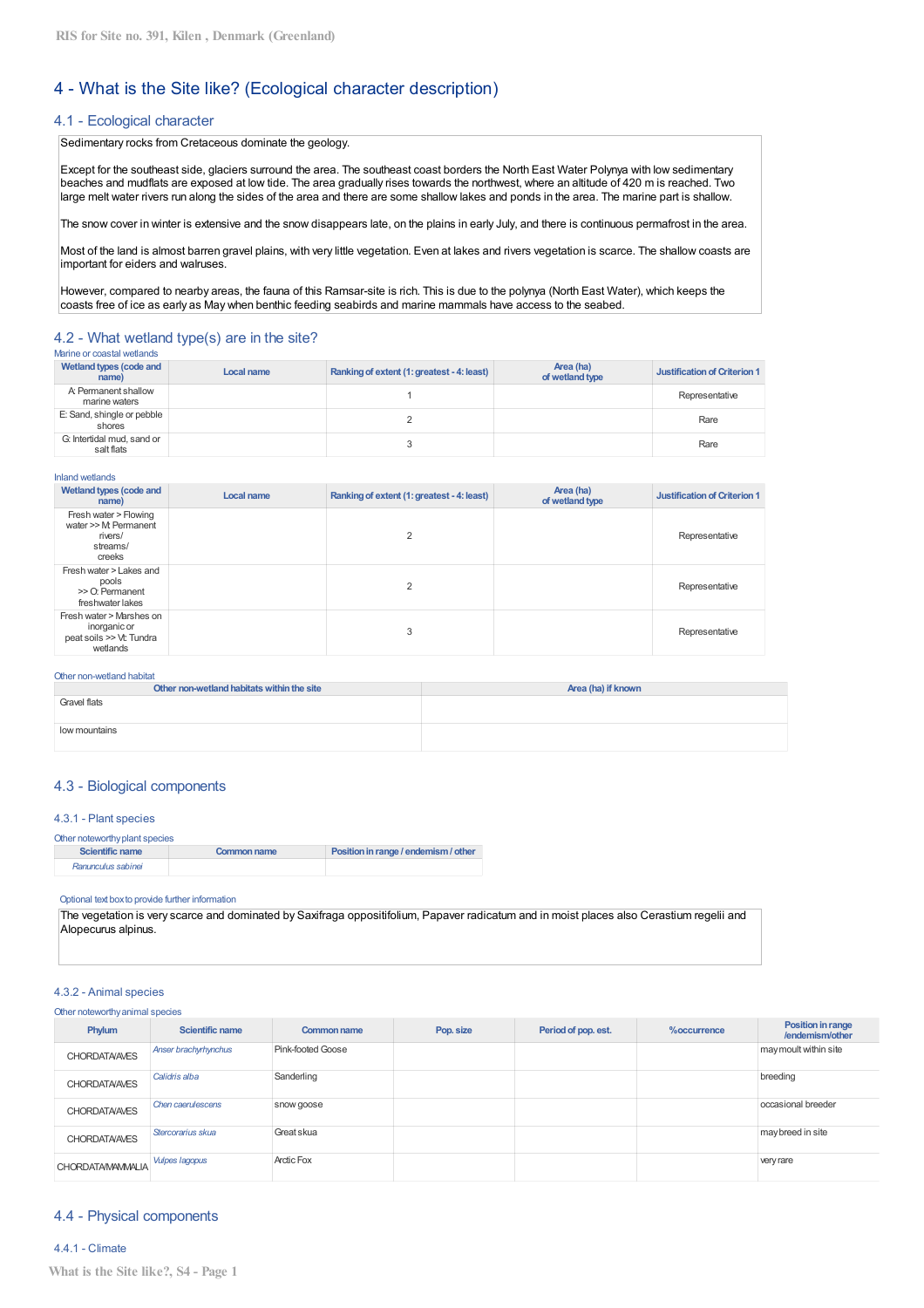## **RIS for Site no. 391, Kilen , Denmark (Greenland)**

| <b>Climatic region</b>                                         | <b>Subregion</b>                             |
|----------------------------------------------------------------|----------------------------------------------|
| E: Polar climate with<br>extremely cold winters and<br>summers | ET: Tundra (Polar tundra,<br>no true summer) |

# The site is within the high Arctic zone

| 4.4.2 - Geomorphic setting                                      |                                                                                                                                                                           |
|-----------------------------------------------------------------|---------------------------------------------------------------------------------------------------------------------------------------------------------------------------|
| a) Minimum elevation above sea level (in $\boxed{0}$<br>metres) |                                                                                                                                                                           |
| a) Maximum elevation above sea level (in<br>420<br>metres)      |                                                                                                                                                                           |
| Entire river basin $\mathbb Z$                                  |                                                                                                                                                                           |
| Upper part of river basin $\square$                             |                                                                                                                                                                           |
| Middle part of river basin $\Box$                               |                                                                                                                                                                           |
| Lower part of river basin $\square$                             |                                                                                                                                                                           |
| More than one river basin $M$                                   |                                                                                                                                                                           |
| Not in river basin $\square$                                    |                                                                                                                                                                           |
| Coastal $\boxtimes$                                             |                                                                                                                                                                           |
|                                                                 | Please name the river basin or basins. If the site lies in a sub-basin, please also name the larger river basin. For a coastal/marine site, please name the sea or ocean. |
| North East Water Polynya, Greenland Sea                         |                                                                                                                                                                           |

#### 4.4.3 - Soil

| Mneral $\square$                                                                                                                                                       |  |
|------------------------------------------------------------------------------------------------------------------------------------------------------------------------|--|
| $\alpha$ <sup>(Update)</sup> Changes at RIS update No change O Increase O Decrease O Unknown $\odot$                                                                   |  |
| Organic $\square$                                                                                                                                                      |  |
| (Update) Changes at RIS update No change O Increase O Decrease O Unknown <sup>®</sup>                                                                                  |  |
| No available information $\boxtimes$                                                                                                                                   |  |
| Are soil types subject to change as a result of changing hydrological $\gamma$ es $\bigcirc$ No $\circledcirc$ conditions (e.g., increased salinity or acidification)? |  |

#### 4.4.4 - Water regime

| Water permanence<br>Presence? | <b>Changes at RIS update</b> |
|-------------------------------|------------------------------|
| Usually permanent water       |                              |
| present                       |                              |

Water destination<br>
Presence? **Presence? Changes at RIS update**<br> **Presence**<br> **Rightarrow RIS update** No change

Please add any comments on the water regime and its determinants (if relevant). Use this box to explain sites with complex hydrology:

Main water source is the melting of the surrounding glaciers. The precipitation in the site is limited.

#### 4.4.5 - Sediment regime

| Significant erosion of sediments occurs on the site $\Box$                            |
|---------------------------------------------------------------------------------------|
| (Update) Changes at RIS update No change O Increase O Decrease O Unknown <sup>®</sup> |
| Significant accretion or deposition of sediments occurs on the site $\Box$            |
| (Update) Changes at RIS update No change O Increase O Decrease O Unknown O            |
| Significant transportation of sediments occurs on or through the site $\square$       |
| (Update) Changes at RIS update No change O Increase O Decrease O Unknown <sup>O</sup> |
| Sediment regime is highly variable, either seasonally or inter-annually $\square$     |
| (Update) Changes at RIS update No change O Increase O Decrease O Unknown <sup>O</sup> |
| Sediment regime unknown                                                               |
|                                                                                       |
| 4.4.6 - Water pH                                                                      |
| Acid (pH<5.5) $\Box$                                                                  |
| (Update) Changes at RIS update No change O Increase O Decrease O Unknown <sup>O</sup> |
| Circumneutral (pH: 5.5-7.4) $\Box$                                                    |
|                                                                                       |

(Update) Changes at RIS update No change  $O$  Increase  $O$  Decrease  $O$  Unknown  $\circledcirc$ 

Alkaline (pH>7.4)  $\Box$ 

(Update) Changes at RIS update No change  $O$  Increase  $O$  Decrease  $O$  Unknown  $\circledcirc$ 

Unknown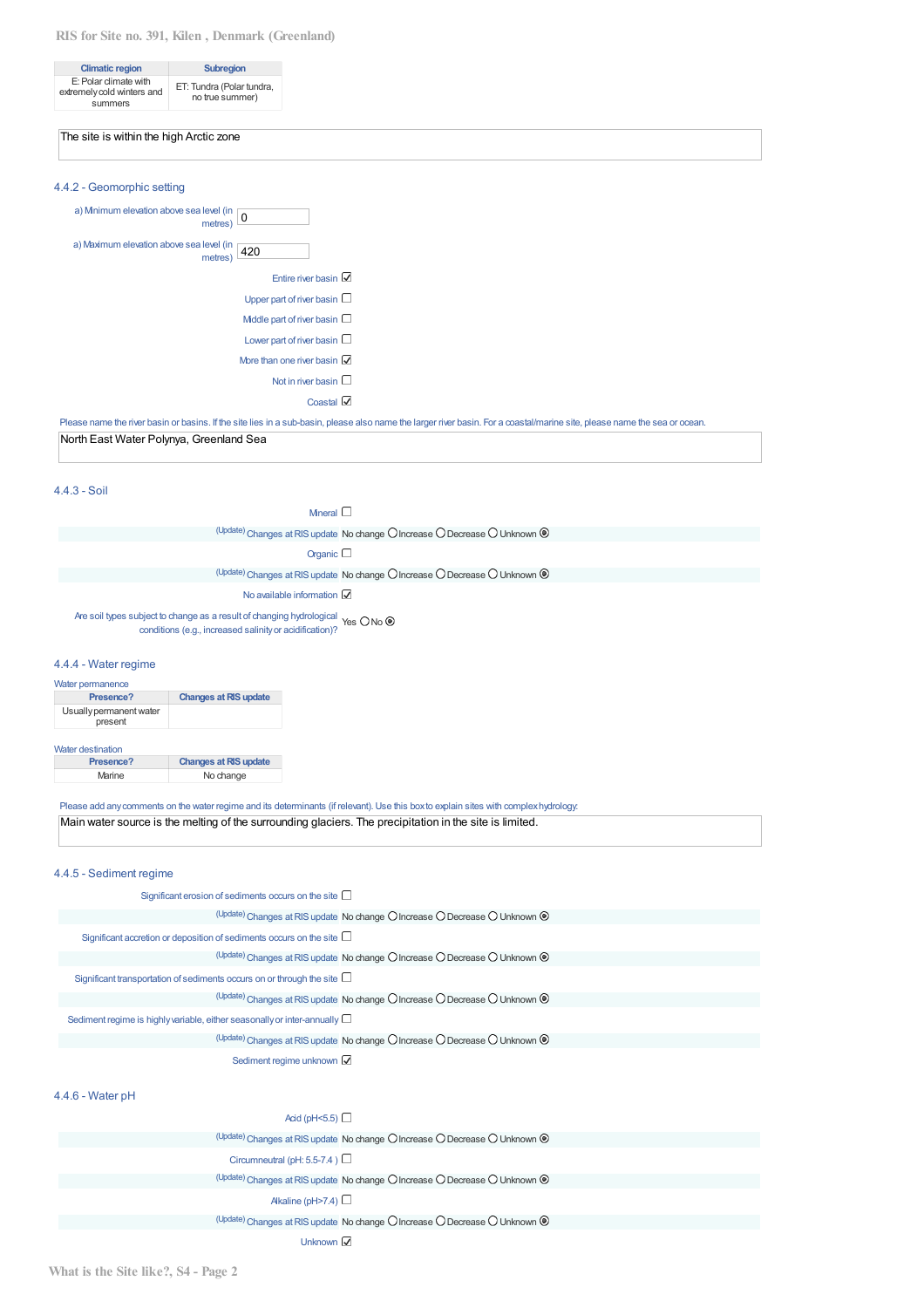#### 4.4.7 - Water salinity

| Fresh (<0.5 g/l) $\Box$                                                               |  |
|---------------------------------------------------------------------------------------|--|
| (Update) Changes at RIS update No change O Increase O Decrease O Unknown <sup>O</sup> |  |
| Mxohaline (brackish)/Mxosaline (0.5-30 $q$ /l) $\Box$                                 |  |
| (Update) Changes at RIS update No change O Increase O Decrease O Unknown @            |  |
| Euhaline/Eusaline (30-40 $q/l$ )                                                      |  |
| (Update) Changes at RIS update No change O Increase O Decrease O Unknown <sup>®</sup> |  |
| Hyperhaline/Hypersaline (>40 g/l) $\Box$                                              |  |
| (Update) Changes at RIS update No change O Increase O Decrease O Unknown <sup>O</sup> |  |
| Unknown $\mathbb{Z}$                                                                  |  |

#### 4.4.8 - Dissolved or suspended nutrients in water

| Eutrophic $\square$                                                                                  |
|------------------------------------------------------------------------------------------------------|
| (Update) Changes at RIS update No change O Increase O Decrease O Unknown O                           |
| Mesotrophic $\Box$                                                                                   |
| (Update) Changes at RIS update No change O Increase O Decrease O Unknown <sup>®</sup>                |
| Oligotrophic $\square$                                                                               |
| (Update) Changes at RIS update No change O Increase O Decrease O Unknown @                           |
| Dystrophic $\square$                                                                                 |
| $\sigma$ <sup>(Update)</sup> Changes at RIS update No change O Increase O Decrease O Unknown $\odot$ |
| Unknown ⊠                                                                                            |

#### 4.4.9 - Features of the surrounding area which may affect the Site

Please describe whether, and if so how, the landscape and ecological characteristics in the area surrounding the Ramsar Site differ from the  $\,$ i) broadly $\,$ similar $\,$ O $\,$ ii) $\,$ significantly $\,$ different  $\,$ l $\,$ site itself: Surrounding area has greater urbanisation or development  $\Box$ Surrounding area has higher human population density  $\square$ 

Surrounding area has more intensive agricultural use  $\Box$ 

Surrounding area has significantly different land cover or habitat types

Please describe other ways in which the surrounding area is different:

Surrounding areas are covered by glacier ice.

## 4.5 - Ecosystem services

#### 4.5.1 - Ecosystem services/benefits

| <b>Cultural Services</b><br><b>Ecosystem service</b> | <b>Examples</b>             | Importance/Extent/Significance |
|------------------------------------------------------|-----------------------------|--------------------------------|
| Scientific and educational                           | Major scientific study site | Low                            |
| <b>Supporting Services</b>                           |                             |                                |

| <b>Ecosystem service</b> | <b>Examples</b>                                                                                                                                                           | Importance/Extent/Significance |
|--------------------------|---------------------------------------------------------------------------------------------------------------------------------------------------------------------------|--------------------------------|
| Biodiversity             | Supports a variety of all life<br>forms including plants,<br>animals and<br>microorganizms, the genes<br>they contain, and the<br>ecosystems of which they<br>form a part | High                           |

#### Other ecosystem service(s) not included above:

There are probably archaeological sites within the area (cf. Greenland National Museum).

Within the site: 10s

Outside the site: 10s

Have studies or assessments been made of the economic valuation of ecosystem services provided by this Ramsar Site? Yes O No @ Unknown (

#### 4.5.2 - Social and cultural values

i) the site provides a model of wetland wise use, demonstrating the application of traditional knowledge and methods of management and  $\Box$ use that maintain the ecological character of the wetland

ii) the site has exceptional cultural traditions or records of former  $\Box$ civilizations that have influenced the ecological character of the wetland

iii) the ecological character of the wetland depends on its interaction  $\Box$ with local communities or indigenous peoples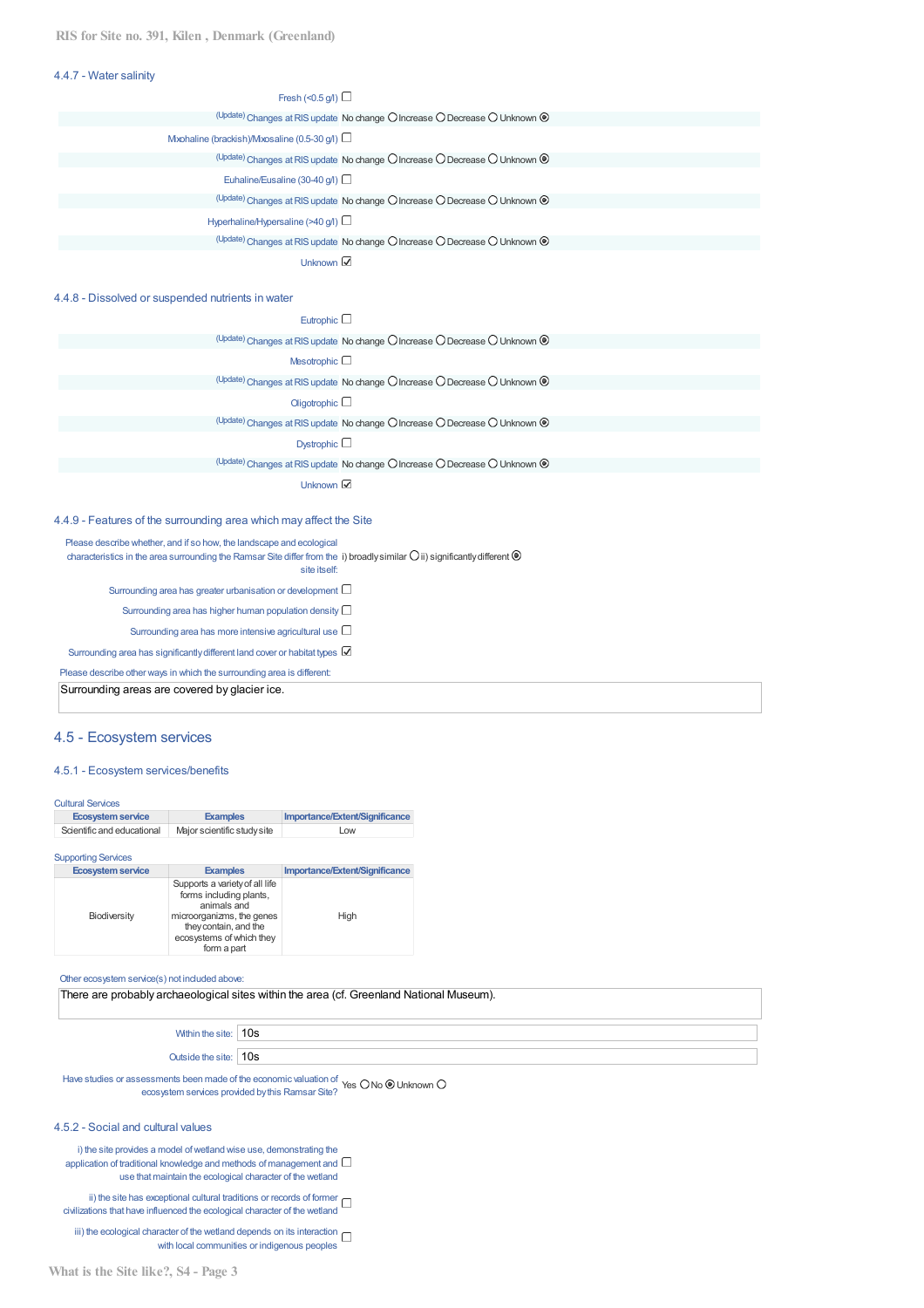**RIS for Site no. 391, Kilen , Denmark (Greenland)**

iv) relevant non-material values such as sacred sites are present and their existence is strongly linked with the maintenance of the ecological  $\square$ character of the wetland

<no data available>

# 4.6 - Ecological processes

<no data available>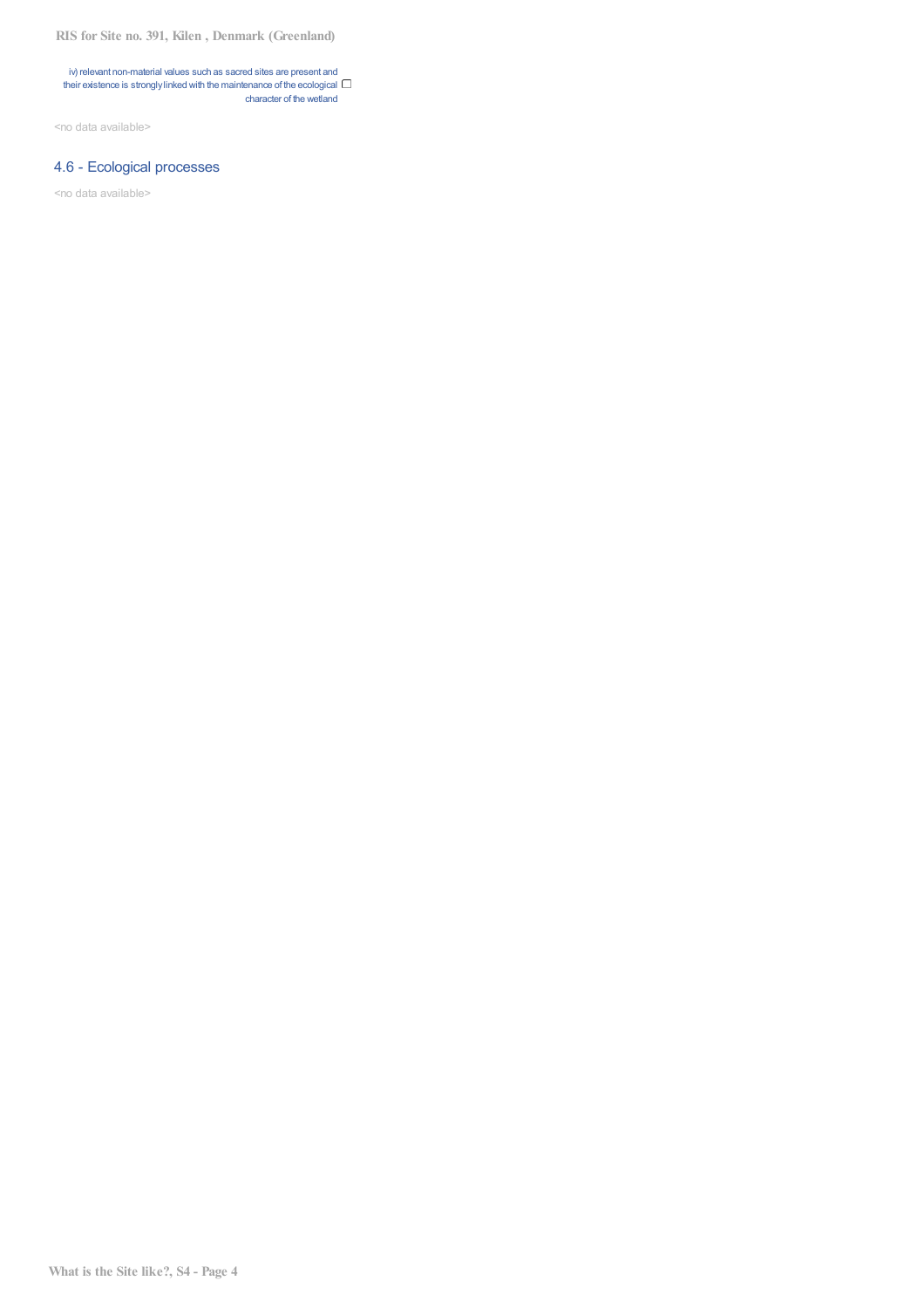# 5 - How is the Site managed? (Conservation and management)

# 5.1 - Land tenure and responsibilities (Managers)

#### 5.1.1 - Land tenure/ownership

| Public ownership          |                               |                         |
|---------------------------|-------------------------------|-------------------------|
| Category                  | <b>Within the Ramsar Site</b> | In the surrounding area |
| Public land (unspecified) |                               |                         |

#### 5.1.2 - Management authority

| Please list the local office / offices of any<br>agency or organization responsible for<br>managing the site: | Pinngortitamut Avatangiisinullu Naalakkersuisoqarfik<br>Departementet for Natur og Miljø<br>Ministry of Nature and Environment                               |
|---------------------------------------------------------------------------------------------------------------|--------------------------------------------------------------------------------------------------------------------------------------------------------------|
| Provide the name and title of the person or<br>people with responsibility for the wetland:                    | Karen Motzfeldt, Head of Department for Nature, Climate and Research                                                                                         |
| Postal address:                                                                                               | Pinngortitamut Avatangiisinullu Naalakkersuisoqarfik<br>Departementet for Natur og Miljø<br>Ministry of Nature and Environment<br>Postboks 1015<br>3900 Nuuk |
| E-mail address:                                                                                               | pan@nanoq.gl                                                                                                                                                 |

# 5.2 - Ecological character threats and responses (Management)

## 5.2.1 - Factors (actual or likely) adversely affecting the Site's ecological character

Transportation and service corridors

| <b>Factors adversely</b><br>affecting site | <b>Actual threat</b> | <b>Potential threat</b> | Within the site | Changes   | In the surrounding area | <b>Changes</b> |
|--------------------------------------------|----------------------|-------------------------|-----------------|-----------|-------------------------|----------------|
| Aircraft flight paths                      | Low impact           | Low impact              |                 | No change |                         | No change      |

#### 5.2.2 - Legal conservation status

| <b>Designation type</b>                 | Name of area                         | <b>Online information url</b>                                              | <b>Overlap with Ramsar Site</b> |
|-----------------------------------------|--------------------------------------|----------------------------------------------------------------------------|---------------------------------|
| Area important to wildlife (Anon. 2000) |                                      | https://www.govmin.gl/images/st<br>ories/minerals/rules for fieldwo rk.pdf | whole                           |
| National Park                           | Northeast Greenland<br>National Park | http://lovgivning.gl/lov?rid={1F C9C99F-<br>1BE0-494A-A663-4CA19ABEAF 62}  | whole                           |
| Ramsar site                             | Kilen                                | http://lovgivning.gl/lov?rid={15 CBC689-<br>E3AD-470D-B32A-947A250D70 62}  | whole                           |

Non-statutorydesignations

| <b>Designation type</b> | Name of area | Online information url                             | <b>Overlap with Ramsar Site</b> |
|-------------------------|--------------|----------------------------------------------------|---------------------------------|
| Important Bird Area     | GL055 Kilen  | http://datazone.birdlife.org/sit<br>e/factsheet/51 | whole                           |

### 5.2.3 - IUCN protected areas categories (2008)

Ia Strict Nature Reserve  $\Box$ 

Ib Wilderness Area: protected area managed mainly for wilderness protection

II National Park: protected area managed mainly for ecosystem  $\Box$ protection and recreation

III Natural Monument: protected area managed mainly for conservation of specific natural features

IV Habitat/Species Management Area: protected area managed mainly for conservation through management intervention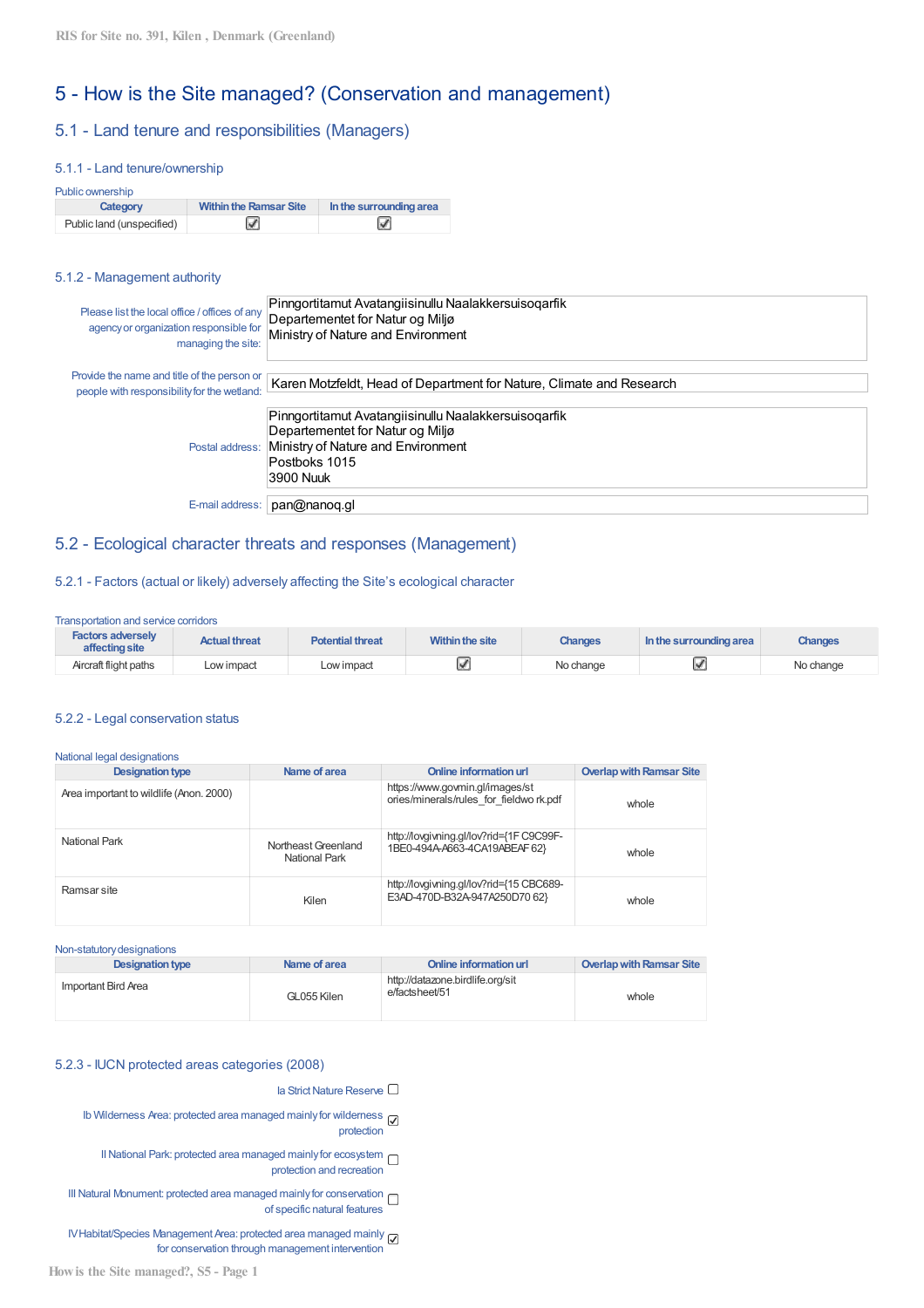**RIS for Site no. 391, Kilen , Denmark (Greenland)**

VProtected Landscape/Seascape: protected area managed mainlyfor landscape/seascape conservation and recreation

VI Managed Resource Protected Area: protected area managed mainly for the sustainable use of natural ecosystems

#### 5.2.4 - Key conservation measures

#### Legal protection

| <b>Measures</b>  | <b>Status</b> |
|------------------|---------------|
| Legal protection | Implemented   |

#### Other:

Low level flying over site is regulated. Regulation of traffic at seabird breeding colonies: http://lovgivning.gl/lov?rid={56675241-A0B5-4D4E-89F9-C34D78417539}

#### 5.2.5 - Management planning

Is there a site-specific management plan for the site? No

Has a management effectiveness assessment been undertaken for the. site? Yes O No (

If the site is a formal transboundarysite as indicated in section Data and location > Site location, are there shared management planning Yes  $\Box$  No ( processes with another Contracting Party?

#### 5.2.6 - Planning for restoration

Is there a site-specific restoration plan? No need identified

#### 5.2.7 - Monitoring implemented or proposed

| <b>Monitoring</b> | <b>Status</b> |
|-------------------|---------------|
| Animal community  | Proposed      |
|                   |               |

Monitoring proposed by Egevang & Boertmann 2001.